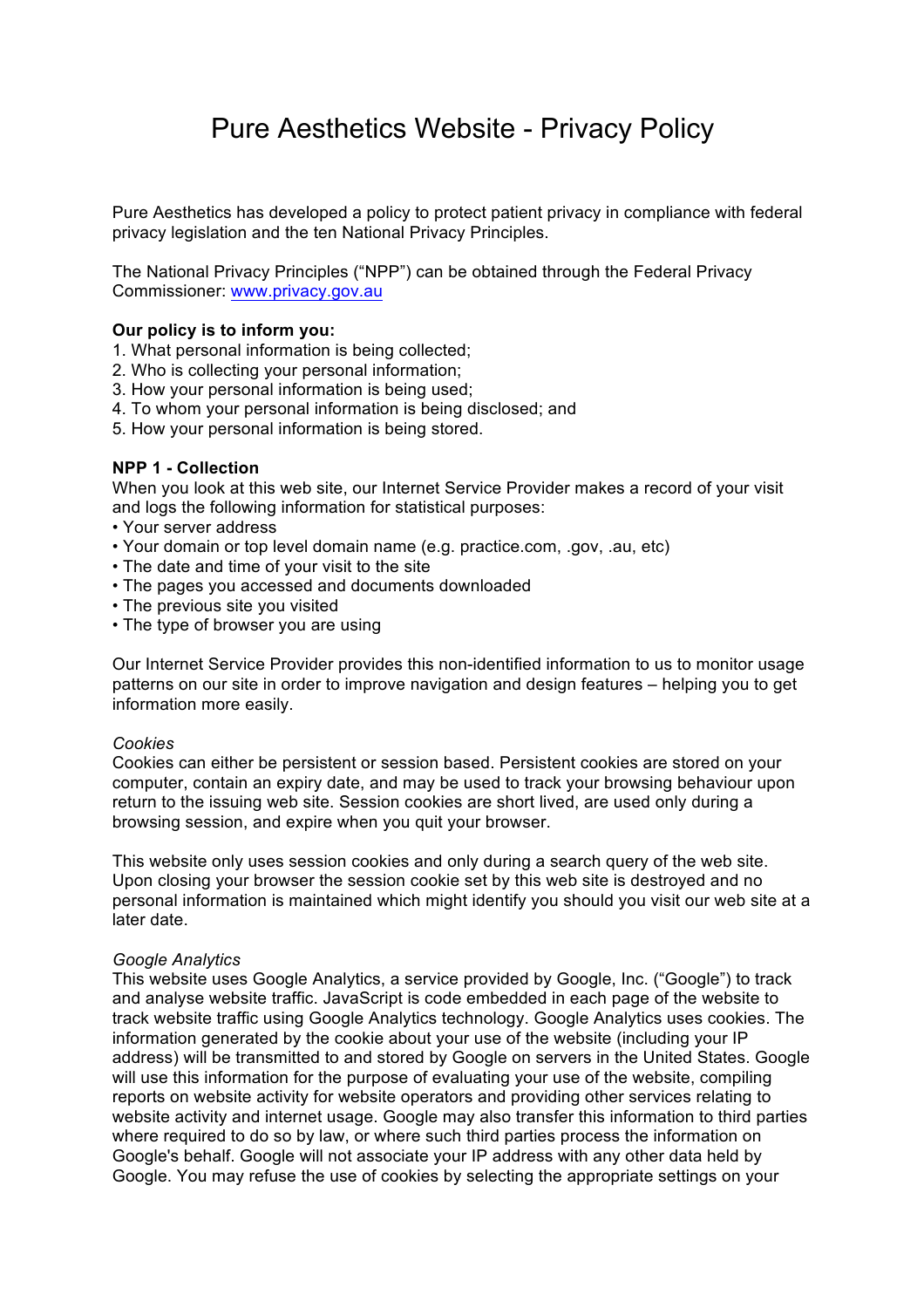browser, however please note that if you do this you may not be able to use the full functionality of this website. By using this website, you consent to the processing of data about you by Google in the manner and for the purposes set out above.

Pure Aesthetics abides by the Google Analytics Terms of Service found at www.google.com/intl/en\_uk/analytics/tos.html. A copy of the Google Privacy Policy can be found at www.google.com/privacypolicy.html

## **NPP 2 - Use & Disclosure**

We will only collect your e-mail address if you contact us via the online form or direct email. Your e-mail address will only be used for the purpose for which you have provided it, and it will not be added to a mailing list or used for any other purpose without your consent. We may however, use your e-mail address to contact you to obtain your consent for other purposes, but will give you the option of having your address deleted from our records at that time.

In the interests of your privacy, and given the inherent insecurity of information passed over the Internet, we do not currently support the transmission of personal health information to or from our patients over the Internet. If you send any personal health information to us via the Internet, we cannot guarantee its security.

## **NPP 3 – Data Quality**

We will endeavour to ensure that all personal information collected, used or disclosed by this practice is accurate, complete and up to date.

## **NPP 4 – Data Security**

Information stored electronically is password protected and only accessible by authorised personnel, who have all signed Privacy & Confidentiality Agreements.

## **NPP 5 – Openness**

This policy is made available to anyone upon request. See NPP 6 for access and/or correction or personal information.

## **NPP 6 – Access & Correction**

Individuals may request access to personal information by writing to Pure Aesthetics. If a person believes that information held by Pure Aesthetics is incorrect, incomplete or inaccurate they may request amendment of that personal information. If you require a copy of your personal information, a nominal fee may be payable.

We will not make an attempt to identify users or their browsing activities. However, in the unlikely event of an investigation, a law enforcement agency or other government agency may exercise its legal authority to inspect our Internet Service Provider's logs, and thus gain information about users and their activities.

## **NPP 7 – Identifiers**

This practice will only use the Medicare numbers collected from patients for the purpose of billing for medical services provided to our patients. Similarly we would not use or disclose any other government identifying number which you may give to us.

## **NPP 8 – Anonymity**

You have the option to interact anonymously whenever it is lawful and practicable to do so.

## **NPP 9 – Transborder Data Flows**